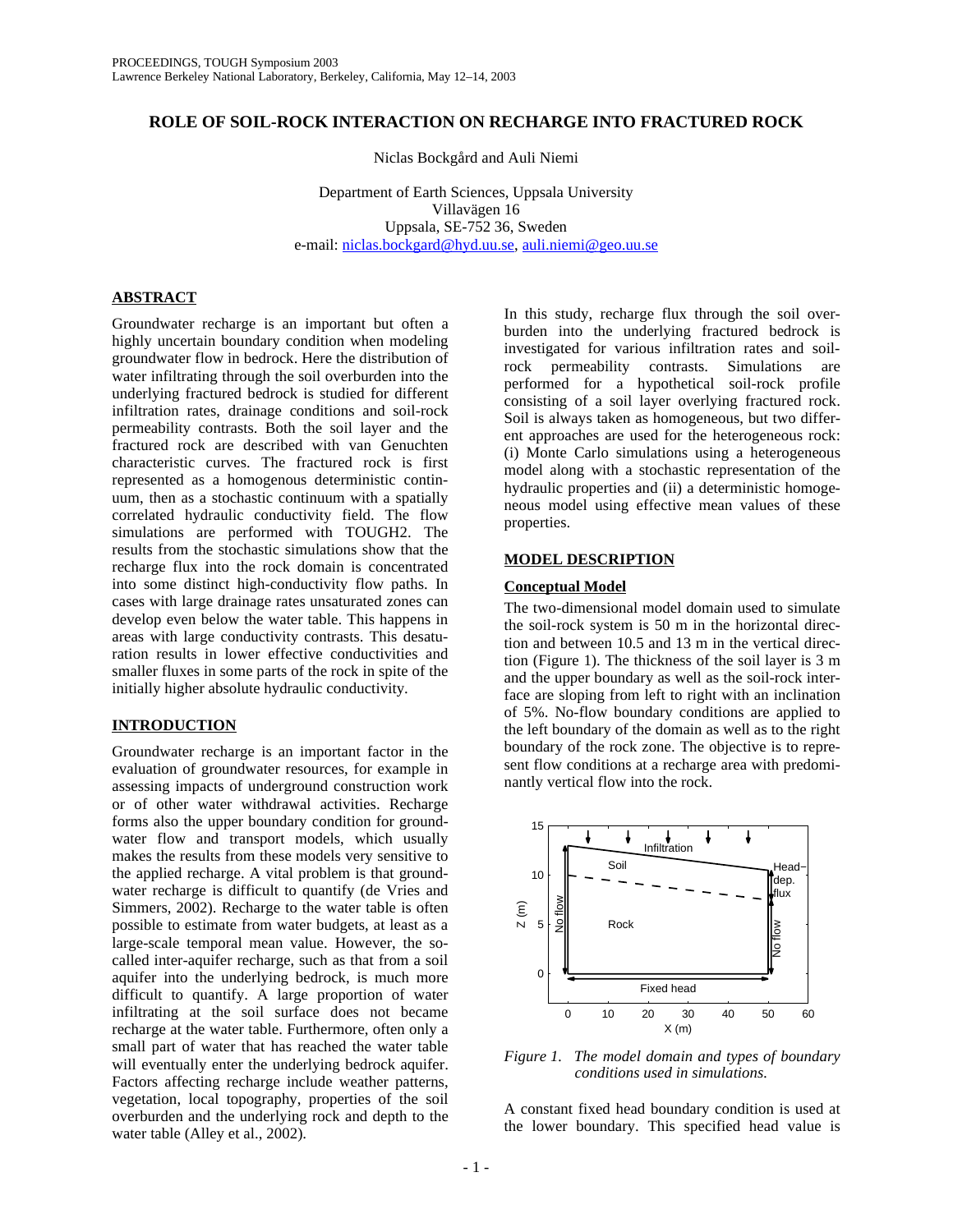varied to simulate different drainage conditions that could arise e.g. from different underground construction activities. Lateral drainage in the soil zone is simulated using a head-dependent flux boundary condition at the right hand side:

$$
q_{x}=C(h-h_{o})\,,\qquad \qquad (1)
$$

where  $q_x$  (m/s) is the lateral flux over the boundary, *h* is the hydraulic head at the boundary,  $h<sub>o</sub>$  is a reference head, and *C* (1/s) is hydraulic conductance. The reference head is fixed to a level 2.5 m below the level of the soil-rock interface at the boundary. The hydraulic conductance, *C*, is chosen to correspond to the conductance of a 50 m long column of soil material. This boundary condition could be seen as drainage to, for example, a stream with constant head, located downstream from the boundary. The upper boundary condition is a spatially uniform and constant infiltration rate through the soil surface over the entire model domain. Infiltration rates of 200 and 150 mm/year are used.

### **Properties of Soil and Rock**

The hydraulic properties of the domain are selected to represent those of a medium-textured soil and typical fractured crystalline rock as encountered in Sweden. The properties of the soil medium closely represent those of a sandy loam at the NOPEX Site north of Uppsala, Sweden (Lundin et al., 1999). The soil material is modeled as a homogenous porous medium with deterministic properties.

For the rock, properties typical for fractured rock are used. A continuum model is used to represent the flow of the fractured system. We thus assume that at the support scale used in the stochastic simulations (0.5m) the rock behaves as a continuum and can be approximated by means of a continuum conductivity tensor. The absolute hydraulic conductivity,  $K_s$ , is assumed to be log-normally distributed and spatially correlated. A standard deviation of  $log(K_s)$  of 1.5 and a correlation length of 2 m can be considered reasonable for the support scale used. It should be pointed out that we use a numerical discretization of the same scale than the support scale of the stochastic heterogeneity.

To describe the capillary pressure-liquid saturation and relative permeability-liquid saturation relations the van Genuchten (1980) characteristic curves are used for both the soil and the rock

$$
K = K_s S_e^{1/2} \left[ 1 - \left( 1 - S_e^{1/m} \right)^m \right]^2, \tag{2}
$$

$$
P_c = -\frac{1}{\alpha} \left( S_e^{-1/m} - 1 \right)^{1-m}, \tag{3}
$$

where  $S_e$  is the effective saturation defined as

$$
S_e = \frac{S - S_r}{1 - S_r} \,. \tag{4}
$$

For the rock medium the values of the residual saturation,  $S_r$ , and of the fitting parameters  $\alpha$  and  $m$  are taken from a model of an unsaturated fracture continuum at Yucca Mountain at 0.25 m element scale (Birkholzer et al., 1999). The capillary strength parameter  $\alpha$  is assumed to be correlated to the heterogeneous saturated hydraulic conductivity according to Leverett's (1944) scaling rule:

$$
\frac{\alpha_{ref}}{\alpha} = \sqrt{\frac{K_{ref}}{K_s}} \quad . \tag{5}
$$

Here  $\alpha_{ref}$  is the value of the parameter  $\alpha$  at the reference saturated hydraulic conductivity,  $K_{ref} = 10^{-8}$ m/s. With this correction we take into account the fact that for the same water saturation higher capillary pressures need to be exceeded to drain small pore spaces (corresponding to small conductivities) than large ones.

The parameter  $m$  in equations (1) and (2) can be related to the spatial distribution of fracture apertures and is here assumed to be a deterministic constant. This is the same as to assume that the variability of fracture apertures is statistically homogeneous (Birkholzer et al., 1999).

#### **Numerical simulations**

The TOUGH2 code (Pruess et al., 1999) is used to solve the governing equations for unsaturated flow. In this case only flow of liquid water is considered, and therefore the TOUGH2 module EOS9 is used. Harmonic mean weighting is used at element interfaces for both the absolute saturated conductivities and for the saturation dependent mobilities, following the recommendations by Pruess et al. (1999).

The model domain is discretized into square elements with a side length of 0.25 m in the homogeneous case and 0.5m in the heterogeneous case. The discretization is coarser in the stochastic model due to computational limitations. The realizations of the stochastic conductivity fields are generated as unconditioned sequential Gaussian simulations using the GSLIB software package (Deutsch and Journel, 1998). An exponential variogram model is assumed.

Different contrasts in hydraulic conductivity between the soil and rock domains are considered. In the deterministic model this ratio is varied while the stochastic simulations are carried out for one ratio only, assuming two orders of magnitude difference in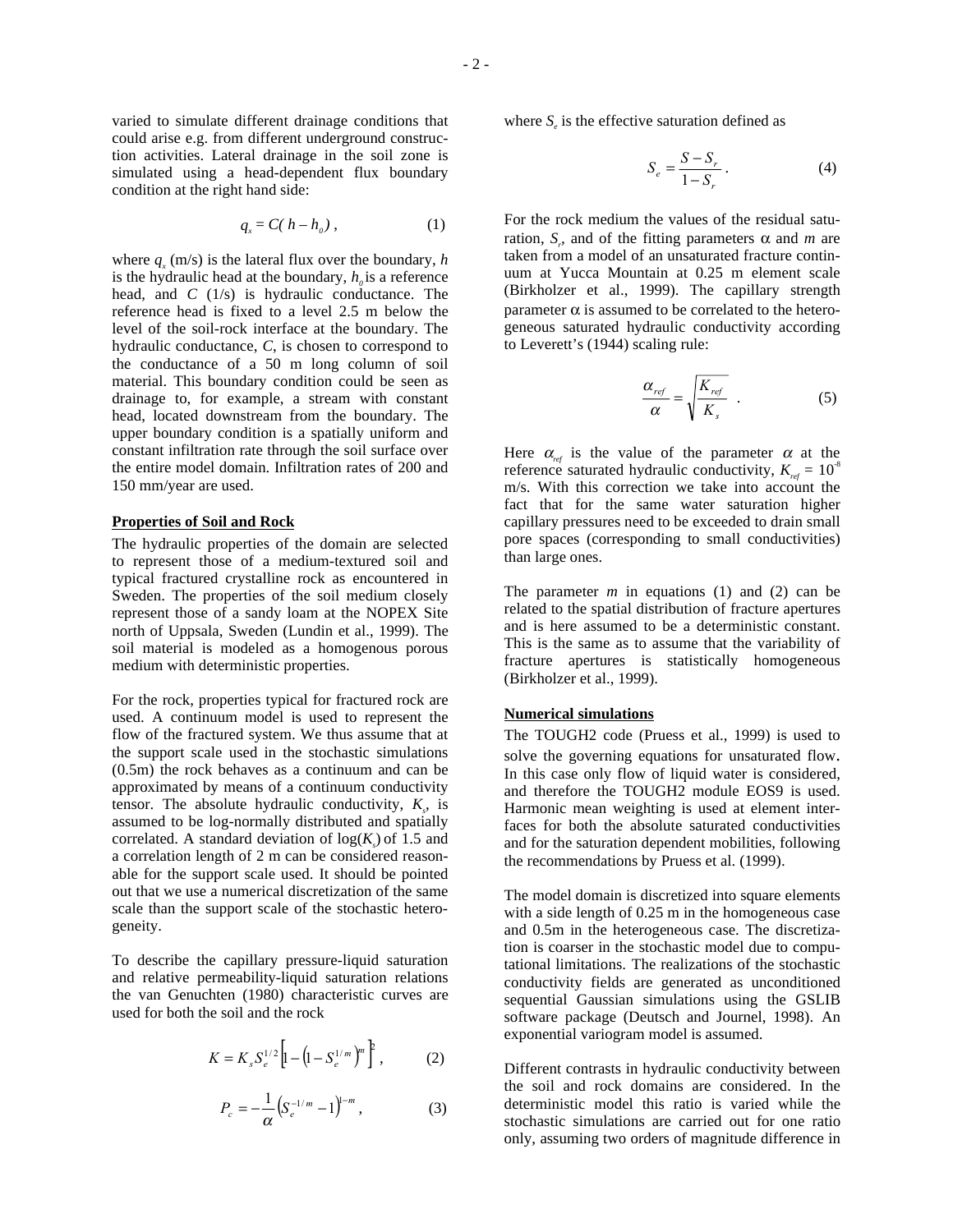conductivity. In both cases, the pressure at the lower boundary is varied to represent different drainage conditions. For each set of boundary conditions hundred Monte Carlo realizations are simulated in the stochastic cases. Convergence of the output statistics is usually achieved after 50 to 80 realizations.

### **AN EXAMPLE SIMULATION RESULT**

A characteristic result from a stochastic simulation is shown in Figure 2. The results show a recharge flux in the rock domain that is concentrated into some distinct high-conductivity flow paths. The example is for a case with a large drainage rate into the rock. In other words, a low value has been specified for the pressure at the lower boundary. In such cases unsaturated zones develop also below the water table in some areas with large conductivity contrasts (Figure 3). Consequently, small water fluxes are observed in areas with high absolute hydraulic conductivity but correspondingly low water saturations and effective water conductivities. (Figures 2 and 4). This phenomenon is not captured in the homogenous simulations where the entire rock domain below the water table remains saturated.



*Figure 2. Resulting fluxes from the example stochastic realization. The color of the elements shows the logarithm of the saturated hydraulic conductivity divided by the geometric-mean conductivity.* 



*Figure 3. Resulting liquid saturation from the example stochastic realization. Fluxes are indicated with arrows.*